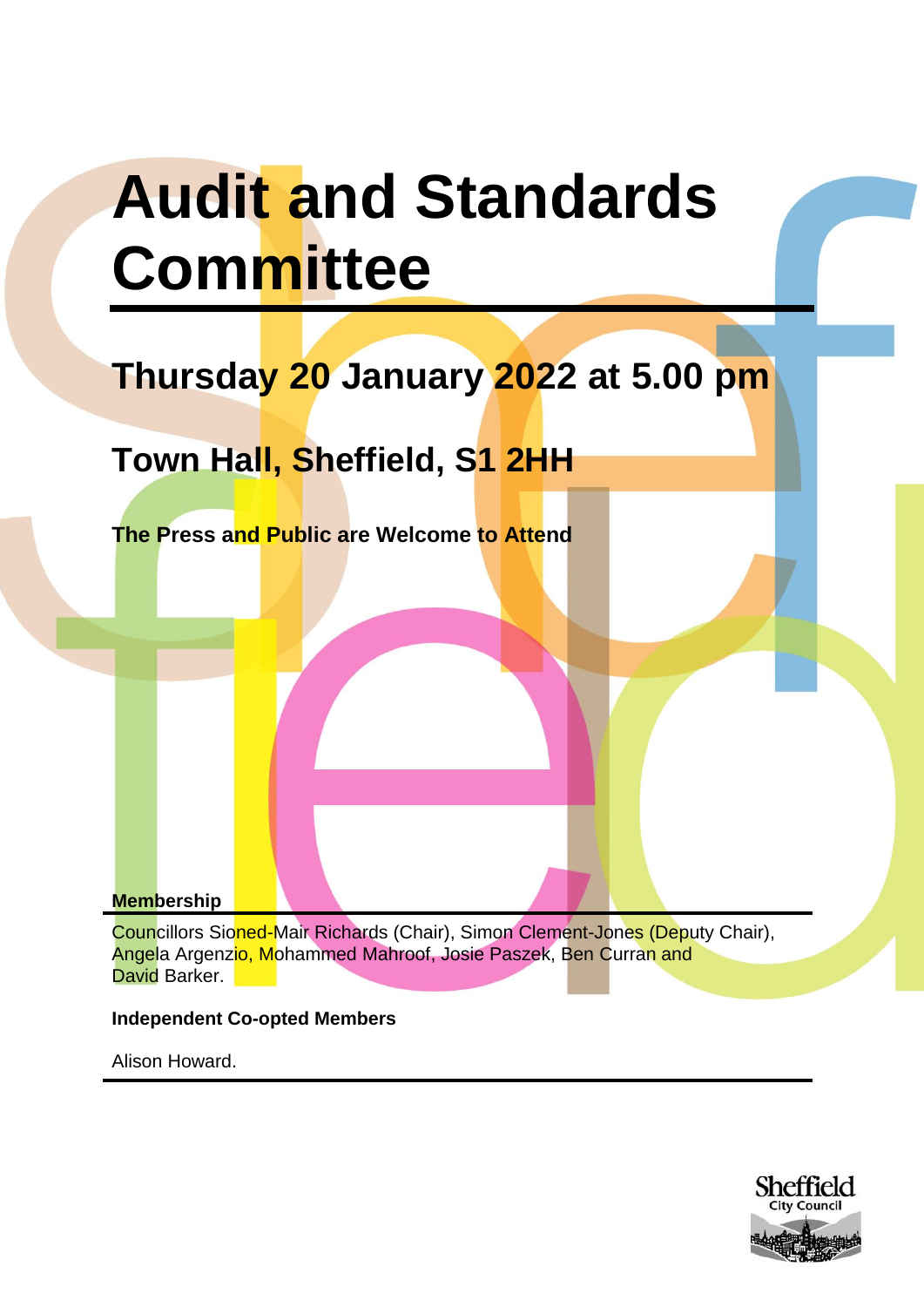# **PUBLIC ACCESS TO THE MEETING**

The Audit and Standards Committee oversees and assesses the Council's risk management, control and corporate governance arrangements and advises the Council on the adequacy and effectiveness of these arrangements. The Committee has delegated powers to approve the Council's Statement of Accounts and consider the Annual Letter from the External Auditor.

The Committee is also responsible for promoting high standards of conduct by Councillors and co-opted members.

A copy of the agenda and reports is available on the Council's website at [http://democracy.sheffield.gov.uk.](http://democracy.sheffield.gov.uk/mgCommitteeDetails.aspx?ID=512) You can also see the reports to be discussed at the meeting if you call at the First Point Reception, Town Hall, Pinstone Street entrance. The Reception is open between 9.00 am and 5.00 pm, Monday to Thursday and between 9.00 am and 4.45 pm. on Friday. You may not be allowed to see some reports because they contain confidential information.

Recording is allowed at meetings of the Committee under the direction of the Chair of the meeting. Please see the website or contact Democratic Services for details of the Council's protocol on audio/visual recording and photography at council meetings.

If you require any further information please contact Sarah Cottam in Democratic Services on 0114 273 5033 or email [sarah.cottam@sheffield.gov.uk.](mailto:sarah.cottam@sheffield.gov.uk)

## **FACILITIES**

There are public toilets available, with wheelchair access, on the ground floor of the Town Hall. Induction loop facilities are available in meeting rooms.

Access for people with mobility difficulties can be obtained through the ramp on the side to the main Town Hall entrance.